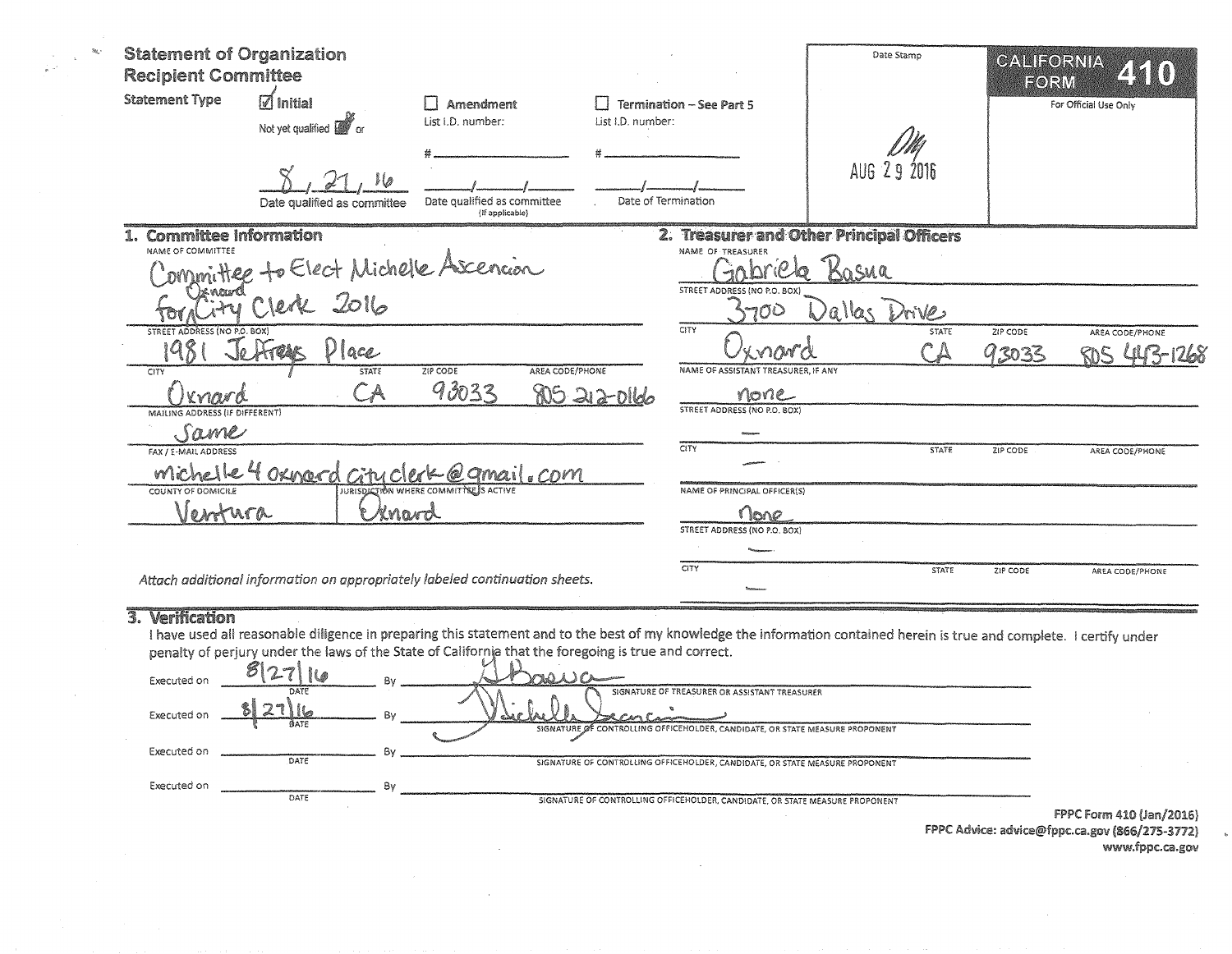## **Statement of Organization Recipient Committee**

INSTRUCTIONS ON REVERSE

LD. NUMBER

COMMITTEE NAME Committee to Elect Michelle Ascencion for Dunard City Clerk 2016

<sup>0</sup>Ali committees must list the financial institution where the campaign bank account is located.

| NAME OF FINANCIAL INSTITUTION                                                                                   | AREA CODE/PHONE                                    | <b>BANK ACCOUNT NUMBER</b> |          |
|-----------------------------------------------------------------------------------------------------------------|----------------------------------------------------|----------------------------|----------|
|                                                                                                                 | $\circ \sim$                                       |                            |          |
| ADDRESS                                                                                                         | CITY                                               | <b>STATE</b>               | ZIP CODE |
| 1291                                                                                                            |                                                    |                            |          |
| $\overline{A}$ Time of Committee Construction in the set of $\overline{A}$<br>1112194<br>control of the same of | <b>CONTRACTOR</b><br>the company of the company of |                            |          |

4. Type of Committee Complete the applicable sections.

Controlled Committee

Primarily Formed Committee

- List the name of each controlling officeholder, candidate, or state measure proponent. If candidate or officeholder controlled, also list the elective office sought or held, and district number, if any, and the year of the election.
- List the political party with which each officeholder or candidate is affiliated or check "nonpartisan."

• If this committee acts jointly with another controlled committee, list the name and identification number of the other controlled committee.

| NAME OF CANDIDATE/OFFICEHOLDER/STATE MEASURE PROPONENT | ELECTIVE OFFICE SOUGHT OR HELD<br>(INCLUDE DISTRICT NUMBER IF APPLICABLE) | YEAR OF ELECTION | PARTY                 |
|--------------------------------------------------------|---------------------------------------------------------------------------|------------------|-----------------------|
| Michelle Ascencion                                     | Knard<br>$\mathcal{G}^{\text{unreg}}$<br>$\mathbb{Z}^n$ .                 |                  | <b>IM</b> Nonpartisan |
|                                                        |                                                                           |                  | ⊥ Nonpartisan         |
|                                                        |                                                                           |                  |                       |

Primarily formed to support or oppose specific candidates or measures in a single election. List below:

CANDIDATE{S) NAME OR MEASiJRE(S) FULL TITLE {INCLUDE BALLOT NO. *OR* LETTER) CANDIDATE(S) OFFICE SOUGHT OR HELD OR MEASURE\S) JURISDICTION (INCLUDE DISTRICT NO., CITY OR CHECK ONE SUPPORT OPPOSE **SUPPORT** OPPOSE

> FPPC Form 410 (Jan/2016) FPPC Advice: advice@fppc.ca.gov (866/275-3772) www.fppc.ca.gov